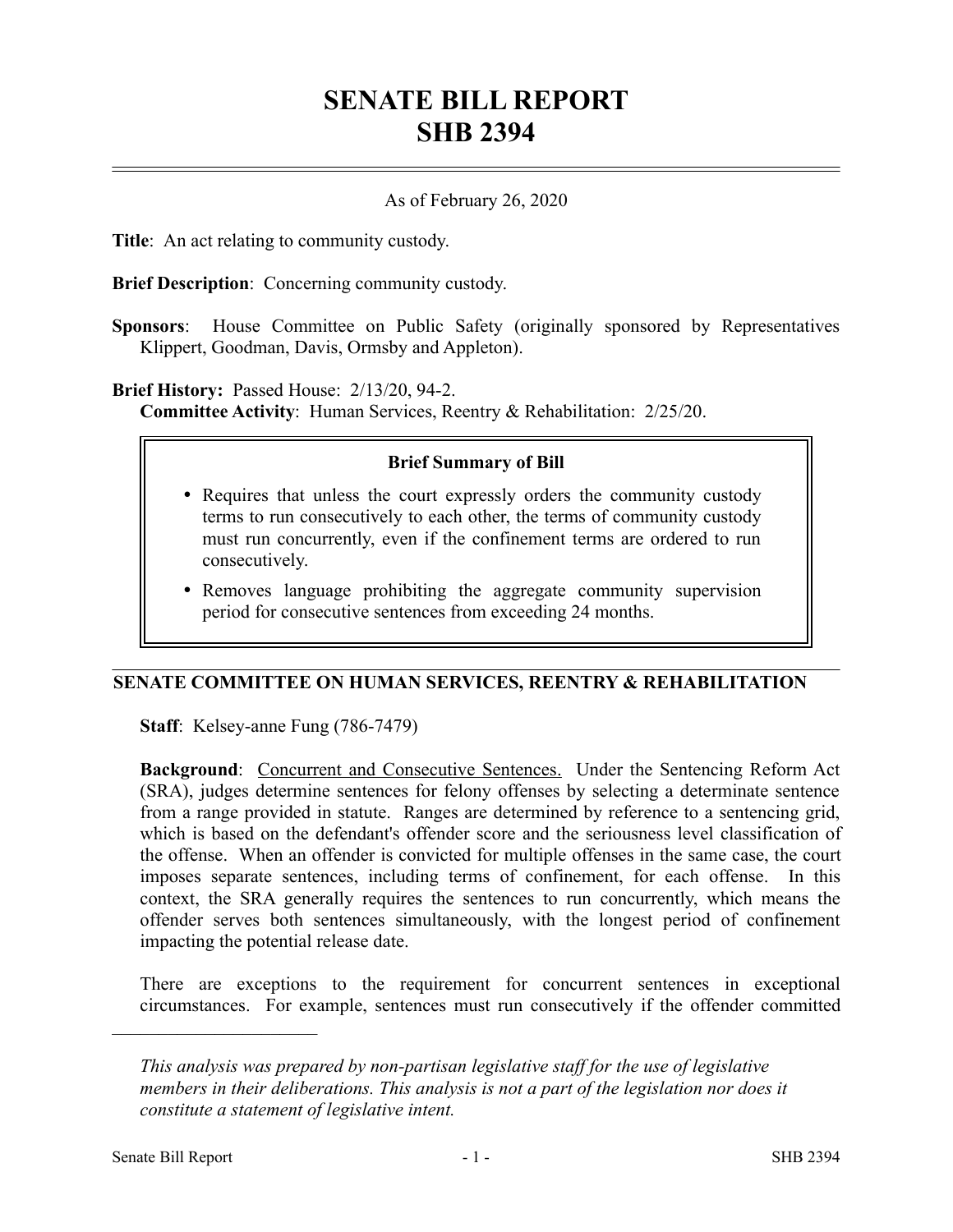two or more serious violent offenses arising from separate and distinct criminal conduct. In the case of consecutive sentences, all periods of total confinement must be served before any periods of partial confinement, including community custody. If two or more sentences running consecutively include periods of community supervision, the aggregate of the community supervision period shall not exceed 24 months.

Conviction for a New Offense While Still Serving a Sentence. If an offender commits a new offense while still serving their sentence for a previous felony, including during a period of community custody, the term of confinement for the new offense does not commence until the expiration of the sentence for the prior offense, unless a judge imposes an exceptional sentence based on mitigating circumstances.

Conviction of Multiple Offenses in Different Jurisdictions. When an offender receives multiple convictions from different jurisdictions for offenses committed while the offender was not serving a sentence, the sentences run concurrently, unless the court ordering the subsequent sentence expressly orders they run consecutively.

Community Custody. Community custody is the portion of an offender's sentence served in the community under the supervision of the Department of Corrections (DOC) following release from confinement. Courts are mandated to order community custody for offenders convicted of certain crimes. While on community custody, offenders are subject to a variety of conditions imposed by the court and DOC. DOC must assess the offender's risk to reoffend and may establish and modify the offender's conditions of community custody based on the offender's risk to community safety and conditions imposed by the court. DOC may issue warrants for the arrest of any offender who violates a condition of community custody. If an offender violates the conditions, the offender may be required to serve up to the remaining portion of their sentence in confinement.

DOC Proposal. In 2019, DOC proposed changes to community custody to the Sentencing Guidelines Commission and the Washington Criminal Sentencing Task Force. According to DOC, current statutes lack clarity on the relationship between a current term of community custody and prior unfinished terms as to whether they should be served concurrently or consecutively. Further, different counties have different practices on how the relationships between multiple terms of community custody are reflected on the Judgment and Sentence form**,** creating complexity for DOC records and community corrections staff and discrepancies in entering sentences into DOC's database.

**Summary of Bill:** The terms of community custody must run concurrently to each other unless the court expressly orders community custody terms to run consecutively, even if the court orders the confinement terms to run consecutively to each other. An individual who is currently in confinement and is subsequently sentenced for another felony shall serve their confinement terms consecutively. In these circumstances, the terms of community custody shall run concurrently to each other unless the court expressly orders community custody run consecutively. The terms of community placement shall run concurrently to any period of probation, parole, community supervision, community placement or community custody, unless the court expressly orders the community placement run consecutively.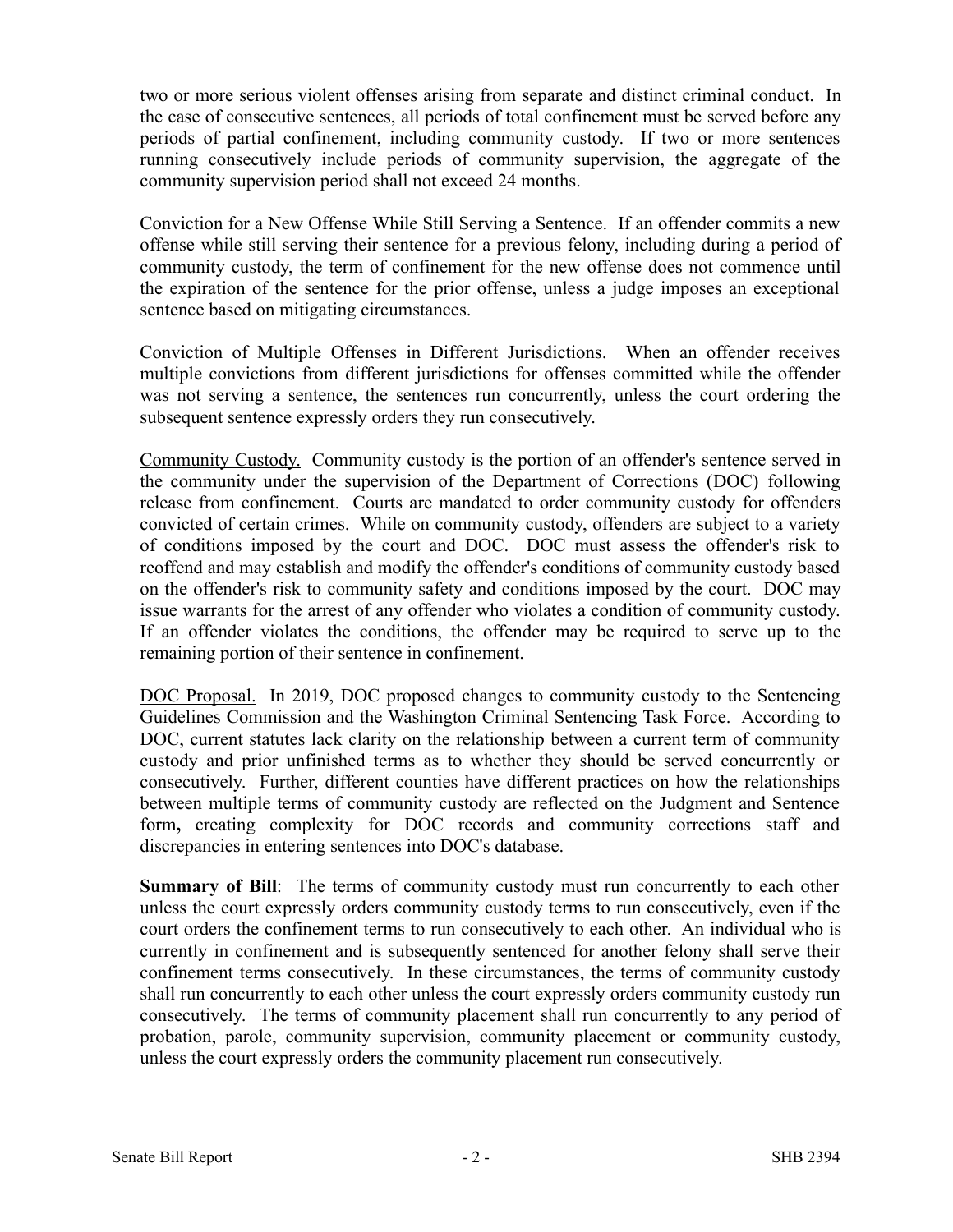Language is removed prohibiting the aggregate community supervision period for consecutive sentences from exceeding 24 months.

For individuals currently in confinement or under active supervision, DOC must recalculate scheduled ends dates for terms of community custody, community supervision, and community placement so that the terms run concurrently to previous imposed terms, unless the court has expressly required such terms to run consecutively. This applies regardless of the date the offense occurred or the date the individual was sentenced.

DOC's recalculations of community custody terms do not create any expectations that a particular community custody term will end before July 1, 2020, and offenders have no reason to conclude the recalculation of their community custody terms before the effective date of this act is an entitlement or creates any liberty interest in their community custody term ending before July 1, 2020.

The changes apply retroactively and prospectively regardless of the date of an offender's underlying offense.

**Appropriation**: None.

**Fiscal Note**: Available.

# **Creates Committee/Commission/Task Force that includes Legislative members**: No.

**Effective Date**: Ninety days after adjournment of session in which bill is passed.

**Staff Summary of Public Testimony**: PRO: The purpose of the bill is to more accurately apply the law and the sentence terms passed down from the courts. This does not affect confinement time, but only community custody time. It still allows the court to order the terms of community custody to run consecutively, as long as the courts specify so. This takes the onus off of DOC when clarity is not available in the judgement and sentencing form and eliminates complexity for DOC staff. It also brings all the terms of community custody for cases under different jurisdictions into current and concurrent supervision so DOC can address them together instead of waiting for the next consecutive sentence to start. This was also one of the recommendations of the Sentencing Guidelines Commission because it reduces complexity and confusion, is based on research that shows quality of supervision is more important than length of supervision and that longer terms of supervision do not correlate with recidivism, and allows DOC to frontload intensive services right away instead of waiting for the next consecutive sentence to start.

CON: We agree there is a legitimate problem and confusion because courts are not doing what they are expected and required to do. However, the way to address the issue is not by reducing supervision and DOC staff spending. If the bill moves, money from savings should be statutorily directed into a dedicated account to capture the savings. This bill does not simplify sentences and will eliminate access to resources and make communities less safe.

**Persons Testifying**: PRO: Representative Brad Klippert, Prime Sponsor; Vicki Christophersen, Justice Action Network; Mac Pevey, DOC, Assistant Secretary; Lillian